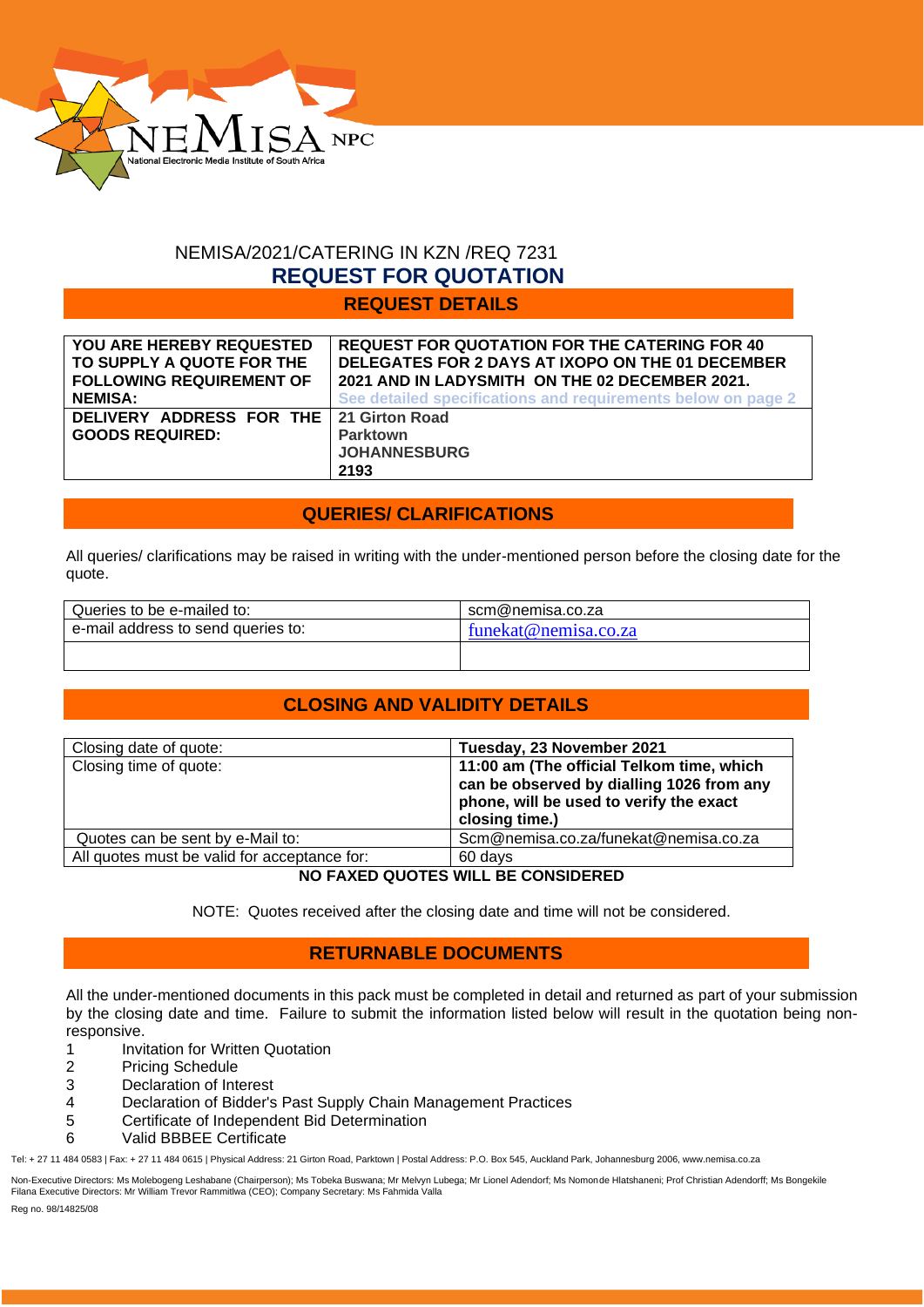- 7 Valid Tax Clearance<br>8 Preferential Procurer
- 8 Preferential Procurement Claim Form in terms of the Preferential Procurement Regulation, 2017<br>9 1t is a requirement that all suppliers/ services providers to NEMISA shall be registered on the
	- It is a requirement that all suppliers/ services providers to NEMISA shall be registered on the National Treasury Central Supplier Database (CSD). Respondents are therefore required to be registered as a supplier on the CSD when submitting a quote. For registration, the CSD website can be accessed on the following link: <http://ocpo.treasury.gov.za/Pages/default.aspx>

Respondents must submit proof of their registration on the CSD, or if not yet registered, provide proof of their application to be registered, with their quote.

### **GENERAL INSTRUCTIONS**

This Request for Quote is subject to the General Conditions of Contract (GCC) that the provider accepts, when submitting a quote. The GCC is available from the Treasury website and can be accessed by clicking on the following link:

<http://www.treasury.gov.za/divisions/ocpo/sc/GeneralConditions/General%20Conditions%20of%20Contract.pdf>

### **EVALUATION PROCESS**

This quote will be evaluated based on responsiveness to the requirements listed here under, specification compliance price and B-BBEE.

- Quote delivered before the closing time
- All returnable documents submitted
- Valid BBBEE Certificate
- Valid Tax Clearance Certificate
- Any other requirement as listed under Special Requirements below

### **DETAILED SPECIFICATIONS/ REQUIREMENTS LIST**

Quotes will only be considered from suppliers who can quote for all the items required. Quotes for only one or a selected group of items will not be considered.

### **CATERING SPECIFICATIONS**

### **Request for Catering for 40 Delegates, IXOPO**

**Date Required: 01 December 2021**

Number of People: 40 Date: 01-12-2021 Time: 12H30 Venue: Peace Initiative Hall, 29 Margaret Street, Ixopo

#### **Request for Catering for 40 Delegates, LADYSMITH**

**Date Required: 02 December 2021**

Number of People: 40 Date: 02-12-2021 Time: 12H30 Venue: Alfred Duma local Municipality, 221 Murchison Street, Ladysmith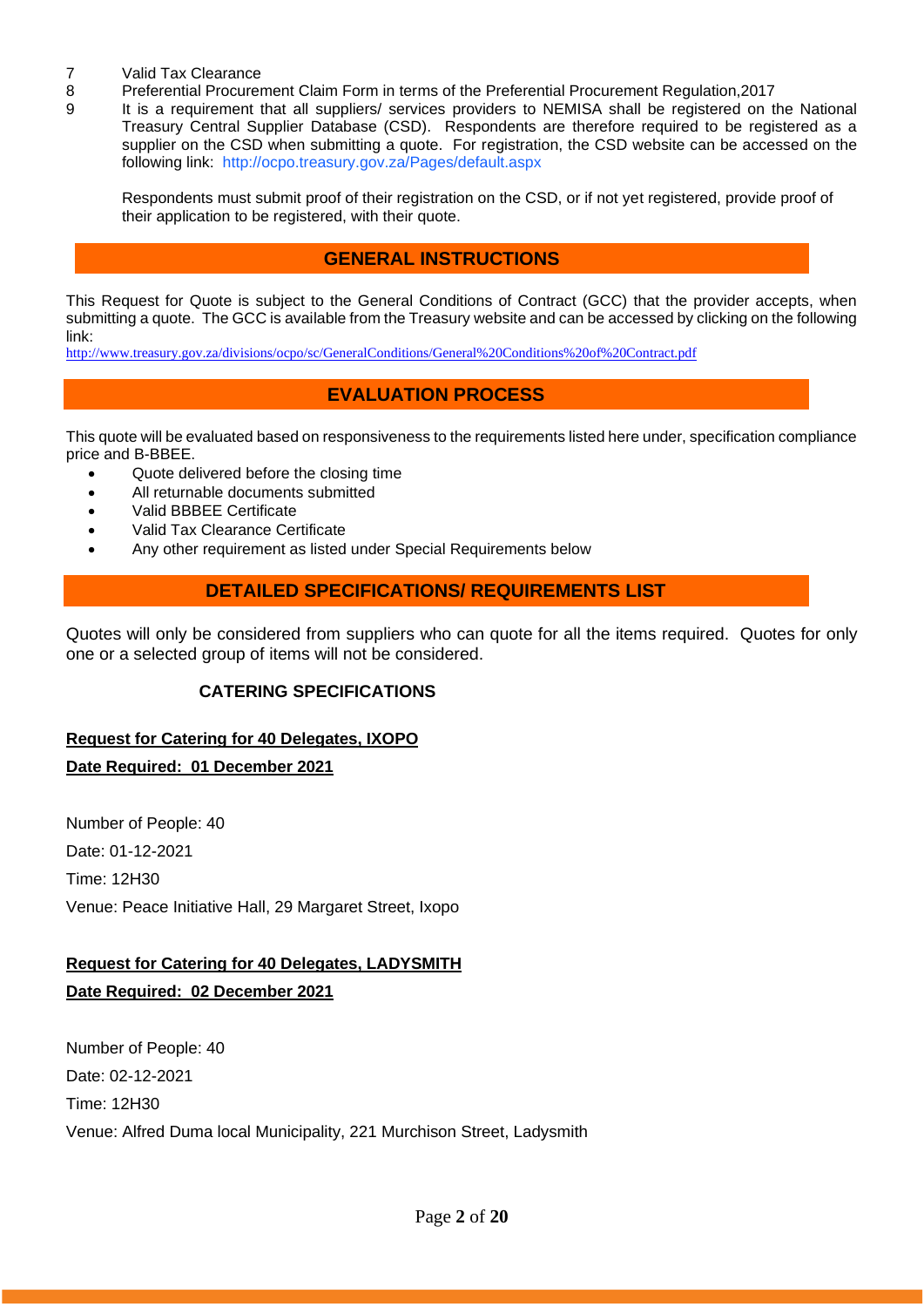### **Meal Specifications for 2 days x 40 Delegates**

Roast Chicken Grilled Fish Roasted potatoes/Potatoes Bake Salad x 2/Green with Avo/Mix

#### **Drinks**

Water 500 ml bottled water still x 40 Juice 100% fruit juice x 12 Cold Drinks assorted flavours 500ml bottle x 18 of which x 15 should be sugar free

#### *Note: Selected supplier to bring own catering utensils (include glasses, plates & cutlery).*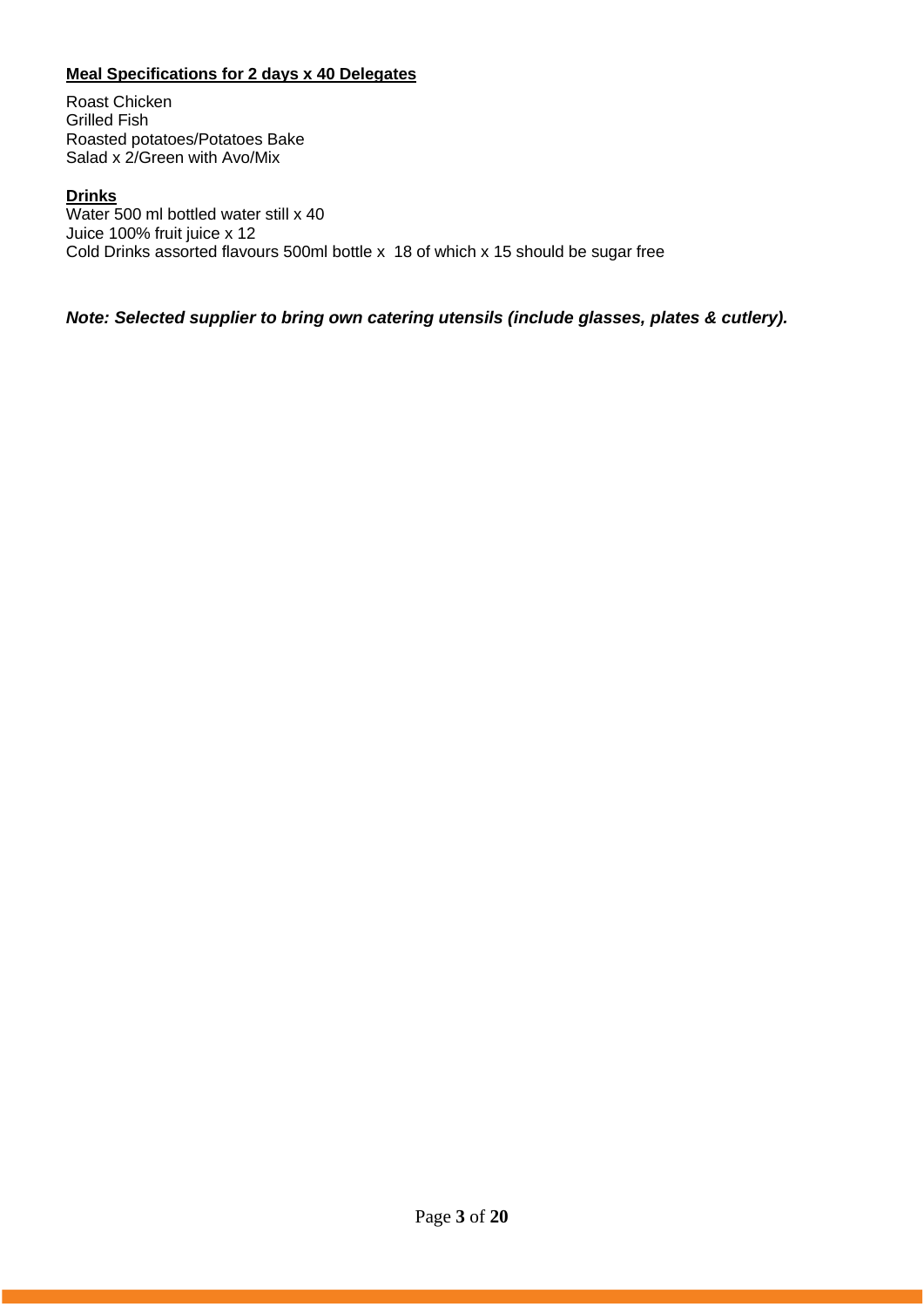#### **INVOICING INSTRUCTIONS**

- All invoices shall comply with Section 20 of the VAT Act No 89 of 1991.
- All enquiries should be addressed to name on telephone number at e-mail address should you be the successful supplier.

#### **INVITATION FOR WRITTEN QUOTATION THIS FORM SHOULD BE COMPLETED IN DETAIL**

| <b>Catering for 14 Delegates</b> | <b>COMPANY NAME:</b>                      |  |
|----------------------------------|-------------------------------------------|--|
|                                  | <b>CONTACT PERSON:</b>                    |  |
|                                  | <b>ADDRESS:</b>                           |  |
|                                  |                                           |  |
|                                  | <b>TEL NO:</b>                            |  |
|                                  | <b>FAX NO:</b>                            |  |
|                                  | <b>EMAIL ADDRESS:</b>                     |  |
|                                  | <b>VAT REGISTRATION</b><br><b>NUMBER:</b> |  |

| The General Conditions of Contract will quide this procurement and is<br>available on the National Treasury website at                                                                                                                                                                                                                                                                  |                         |
|-----------------------------------------------------------------------------------------------------------------------------------------------------------------------------------------------------------------------------------------------------------------------------------------------------------------------------------------------------------------------------------------|-------------------------|
| http://www.treasury.gov.za/divisions/ocpo/sc/GeneralConditions/General%20Conditions%2<br>0of%20Contract.pdf                                                                                                                                                                                                                                                                             | <b>YES</b><br><b>NO</b> |
| Noted?                                                                                                                                                                                                                                                                                                                                                                                  |                         |
| As soon as it becomes known to the appointed provider that he/she will not be<br>able to deliver the goods within the delivery period and/or against the quoted<br>price and/ or as specified, NEMISA must be given immediate written notice to<br>this effect. NEMISA reserves the right to implement remedies as provided for<br>in the GCC which may include cancellation. Accepted? | <b>YES</b><br><b>NO</b> |

| IS THE PRICE FIRM (FIRM PRICES PREFERRED)?                         |   |
|--------------------------------------------------------------------|---|
| TOTAL PRICE INCLUDING VAT (BROUGHT FROM<br><b>PRICING SCHEDULE</b> | R |
| <b>REMARKS (IF ANY)</b>                                            |   |

| <b>NAME OF SIGNATORY:</b>                                                                 |  |
|-------------------------------------------------------------------------------------------|--|
| <b>SIGNATURE OF RESPONDENT:</b><br>(confirming all information to be<br>true and correct) |  |
| <b>NAME OF WITNESS:</b>                                                                   |  |
| <b>SIGNATURE OF WITNESS:</b>                                                              |  |
| DATE:                                                                                     |  |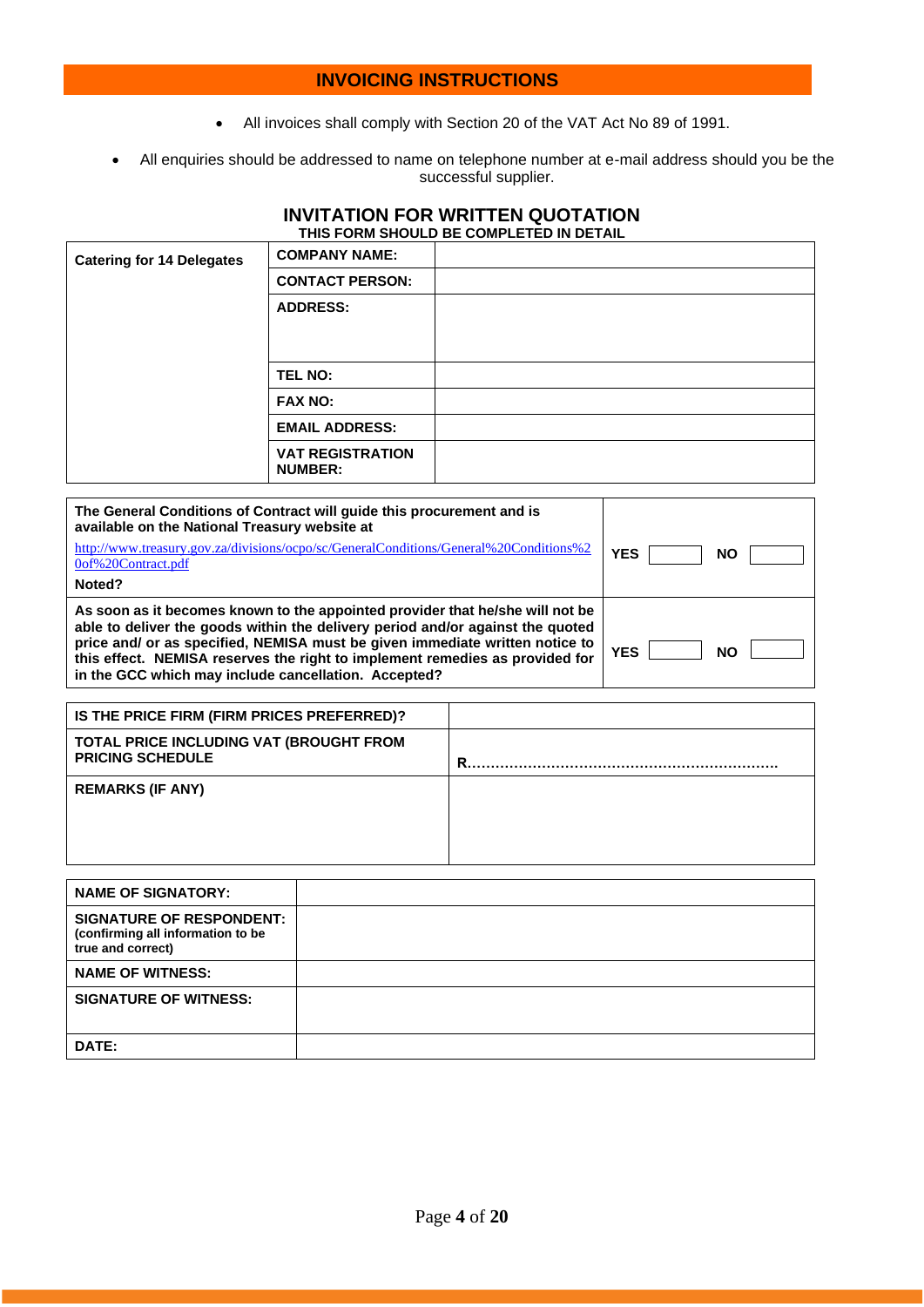#### **NAME OF RESPONDENT:**

#### **NOTE:**

#### 1: **ONLY FIRM PRICES WILL BE ACCEPTED. NON-FIRM PRICES (INCLUDING PRICES SUBJECTTO RATES OF EXCHANGE VARIATIONS) WILL NOT BE CONSIDERED**

| Item<br>No.                      | <b>Description</b>                                              | Quantity | <b>Unit Price</b><br>Rand<br>(Excl. VAT) | <b>Total Price</b><br>Rand<br>(Excl. VAT) |  |
|----------------------------------|-----------------------------------------------------------------|----------|------------------------------------------|-------------------------------------------|--|
| 1.                               | <b>Catering for two days</b><br>(01-12-2021 and 02-12-<br>2021) | 40       |                                          |                                           |  |
| <b>SUB-TOTAL</b>                 |                                                                 |          |                                          |                                           |  |
| <b>VAT</b>                       |                                                                 |          |                                          |                                           |  |
| <b>TOTAL COST (VAT INCLUDED)</b> |                                                                 |          |                                          |                                           |  |

**NOTE: The quantities indicated above are not fixed. NEMISA reserves the right to change the quantity per item listed above in its sole discretion during the validity period. NEMISA reserves the right not to make an award, or to award all the items to one supplier/ service provider or to make awards to different suppliers/ service providers for the same or different items.**

| TO BE COMPLETED BY THE PROVIDER                                                                           |                                                                  |  |           |  |
|-----------------------------------------------------------------------------------------------------------|------------------------------------------------------------------|--|-----------|--|
|                                                                                                           | <b>TICK WHICHEVER IS APPLICABLE</b><br><b>FOR YES/NO ANSWERS</b> |  |           |  |
| Does the offer comply with the specification(s)?                                                          | <b>YES</b><br><b>NO</b>                                          |  |           |  |
| IF NOT TO SPECIFICATION, STATE DEVIATION IN HERE OR SUPPLY<br><b>ADDITIONAL PAGE DETAILING DEVIATION:</b> |                                                                  |  |           |  |
| Indicate period required for delivery after initial order                                                 |                                                                  |  |           |  |
| Is the delivery period firm?                                                                              | <b>YES</b>                                                       |  | <b>NO</b> |  |
| Delivery basis (Ex stock, Ex-factory, etc)                                                                |                                                                  |  |           |  |

**Note: All delivery costs must be included in the bid price for delivery at the prescribed destination**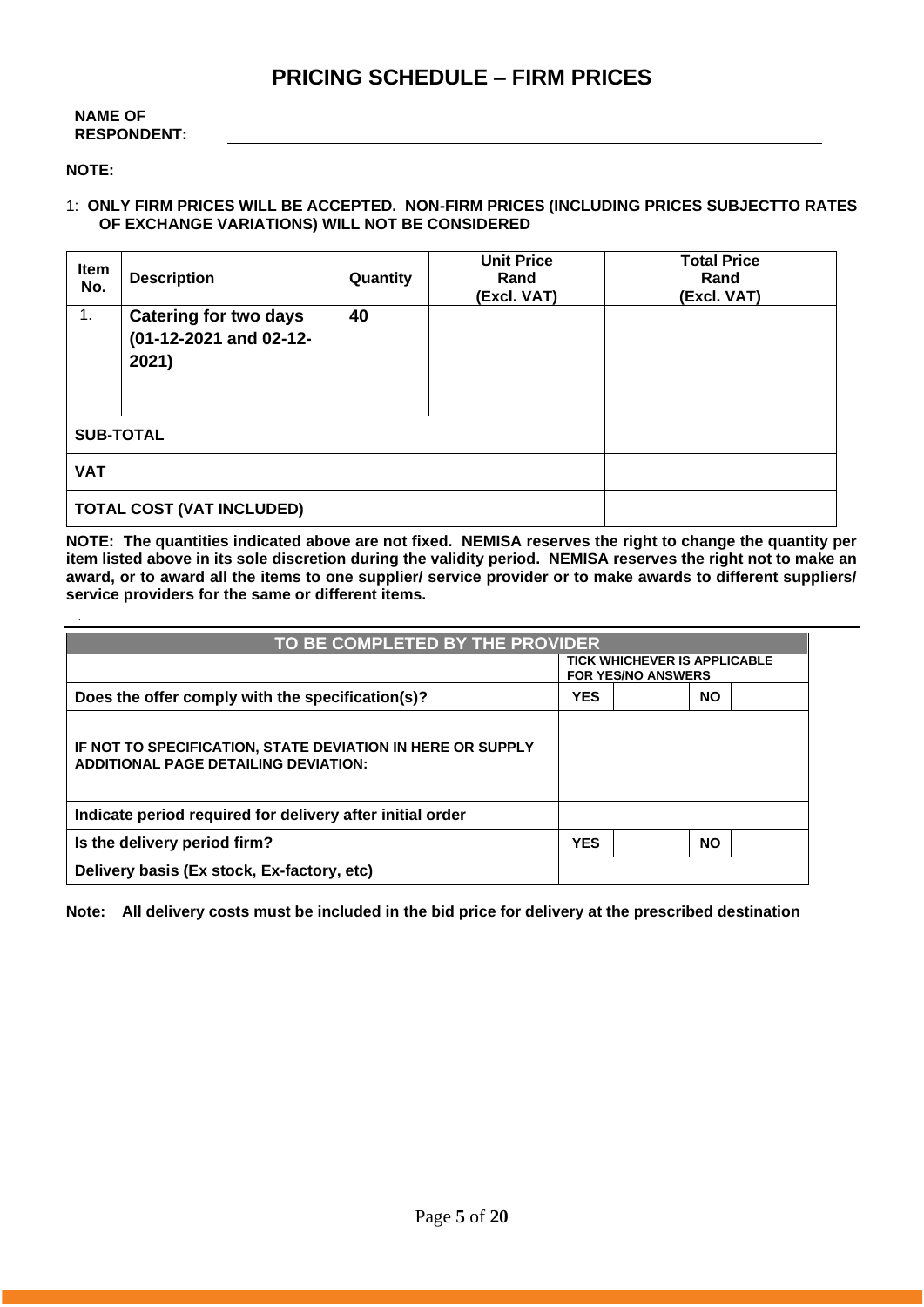## **DECLARATION OF INTEREST**

- 1. Any legal person, including persons employed by the State<sup>1</sup>, or persons having a kinship with persons employed by the State, including a blood relationship, may make an offer or offers in terms of this invitation to bid (includes a price bid, advertised competitive bid, limited bid or proposal). In view of possible allegations of favouritism, should the resulting bid, or part thereof, be awarded to persons employed by the State, or to persons connected with or related to them, it is required that the bidder or his/her authorised representative declare his/her position in relation to the evaluating/ adjudicating authority where –
- 1.1. The bidder is employed by the State; and/or
- 1.2. The bidder is a Management Board member of NEMISA and/or
- 1.3. The legal person on whose behalf the bidding document is signed, has a relationship with persons/a person who are/is involved in the evaluation and or adjudication of the bid(s), or where it is known that such a relationship exists between the person or persons for or on whose behalf the declarant acts and persons who are involved with the evaluation and or adjudication of the bid.
- 2. In order to give effect to the above, the following questionnaire must be completed and submitted with the bid.

| 2.1.   | Full Name of bidder or his or her<br>representative:                                                                                                                                                                                          |          |
|--------|-----------------------------------------------------------------------------------------------------------------------------------------------------------------------------------------------------------------------------------------------|----------|
| 2.2.   | Identity Number:                                                                                                                                                                                                                              |          |
| 2.3.   | Position occupied in the Company<br>(director, trustee, shareholder, etc <sup>2</sup> ):                                                                                                                                                      |          |
| 2.4.   | <b>Company Registration Number:</b>                                                                                                                                                                                                           |          |
| 2.5.   | Tax Reference Number:                                                                                                                                                                                                                         |          |
| 2.6.   | VAT Registration Number:                                                                                                                                                                                                                      |          |
| 2.6.1. | The names of all directors/trustees/shareholders/members, their individual identity numbers, tax reference<br>numbers and, if applicable, employee/ Persal numbers must be indicated in paragraph 3 below                                     |          |
| 2.7.   | Are you or any person connected with the bidder presently employed by the State?                                                                                                                                                              | YES / NO |
| 2.7.1. | If so, furnish the following particulars                                                                                                                                                                                                      |          |
|        | Name of person/ director/ trustee/<br>$\Box$<br>shareholder/ member:<br>Name of State institution at which<br>$\Box$<br>you or the person connected to the<br>bidder is employed:<br>Position occupied in the State<br>$\Box$<br>institution: |          |
|        | Any other particulars:                                                                                                                                                                                                                        |          |
|        |                                                                                                                                                                                                                                               |          |

1 "State" means

Parliament.

<sup>(</sup>a) Any national or provincial department, national or provincial public entity or constitutional institution within the meaning of the Public Finance Management Act, 1999 (Act No 1 of 1999);

<sup>(</sup>b) Any municipality or municipal entity;

<sup>(</sup>c) Provincial legislature;

<sup>(</sup>d) National Assembly or the National Council of Provinces;

<sup>&</sup>lt;sup>2</sup> "Shareholder" means a person who owns shares in the company and is actively involved in the management of the enterprise or business and exercises control over the enterprise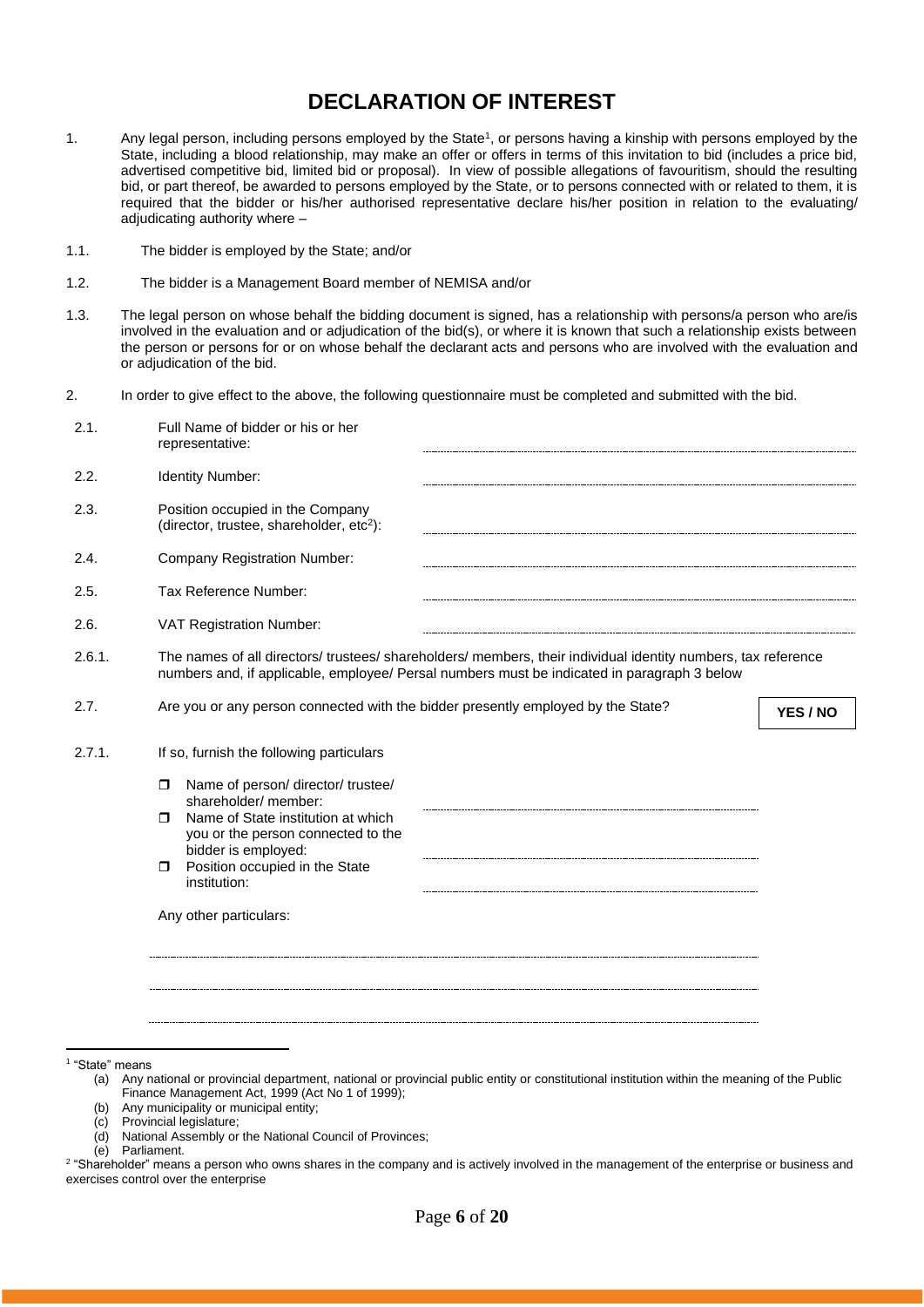| 2.7.2.      | If you are presently employed by the state, did you obtain the appropriate authority to undertake<br>remunerative work outside employment in the public sector?                                                                            | YES / NO |
|-------------|--------------------------------------------------------------------------------------------------------------------------------------------------------------------------------------------------------------------------------------------|----------|
| $2.7.2.1$ . | If yes, did you attach proof of such authority to the bid document?                                                                                                                                                                        | YES / NO |
|             | (Note: Failure to submit proof of such authority, where applicable, may result in the<br>disqualification of the bid.)                                                                                                                     |          |
| 2.7.3.      | If no, furnish reasons for non-submission of such proof:                                                                                                                                                                                   |          |
|             |                                                                                                                                                                                                                                            |          |
|             |                                                                                                                                                                                                                                            |          |
|             |                                                                                                                                                                                                                                            |          |
| 2.8.        | Did you or your spouse, or any of the company's directors/shareholders/members or their<br>spouses conduct business with the State in the previous twelve (12) months?                                                                     | YES / NO |
| 2.8.1.      | If so, furnish the following particulars.                                                                                                                                                                                                  |          |
|             |                                                                                                                                                                                                                                            |          |
|             |                                                                                                                                                                                                                                            |          |
|             |                                                                                                                                                                                                                                            |          |
| 2.9.        | Do you, or any person connected with the bidder, have any relationship (family, friend, other)                                                                                                                                             |          |
|             | with a person employed by the State and who may be involved with the evaluation and or                                                                                                                                                     | YES / NO |
|             | adjudication of this bid?                                                                                                                                                                                                                  |          |
| 2.9.1.      | If so, furnish the following particulars.                                                                                                                                                                                                  |          |
|             |                                                                                                                                                                                                                                            |          |
|             |                                                                                                                                                                                                                                            |          |
|             |                                                                                                                                                                                                                                            |          |
| 2.10.       | Are you, or any person connected with the bidder, aware of any relationship (family, friend,<br>other) between the bidder and any person employed by the State who may be involved with the<br>evaluation and or adjudication of this bid? | YES / NO |
| 2.10.1.     | If so, furnish the following particulars.                                                                                                                                                                                                  |          |
|             |                                                                                                                                                                                                                                            |          |
|             |                                                                                                                                                                                                                                            |          |
|             |                                                                                                                                                                                                                                            |          |
|             |                                                                                                                                                                                                                                            |          |
| 2.11.       | Do you or any of the directors/shareholders/members of the company have any interest in any                                                                                                                                                |          |
|             | other related companies whether or not they are bidding for this contract?                                                                                                                                                                 | YES / NO |
| 2.11.1.     | If so, furnish the following particulars.                                                                                                                                                                                                  |          |
|             |                                                                                                                                                                                                                                            |          |
|             |                                                                                                                                                                                                                                            |          |
|             |                                                                                                                                                                                                                                            |          |
|             |                                                                                                                                                                                                                                            |          |

Full details of directors/ trustees/ members/ shareholders.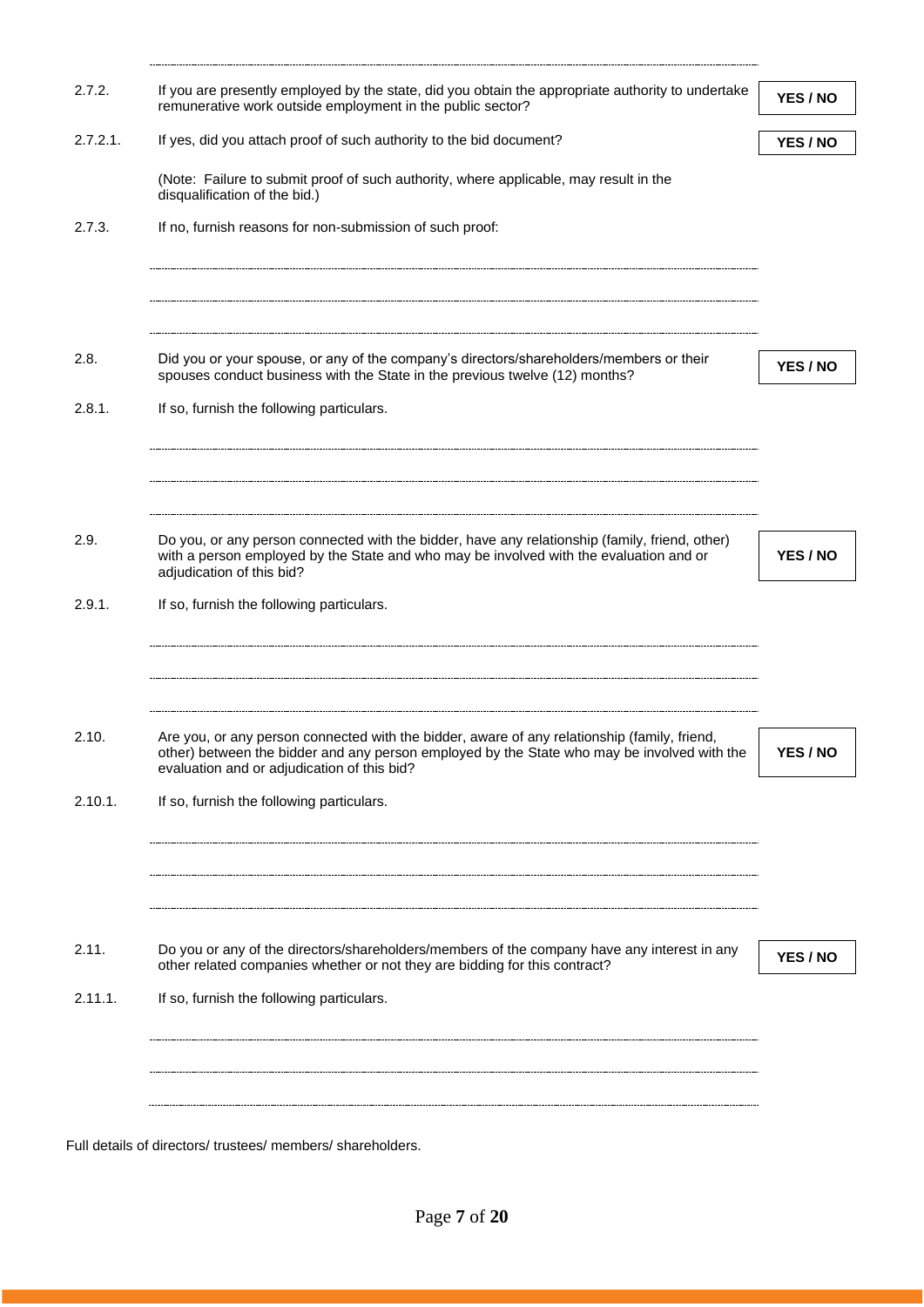| Full Name | <b>Identity Number</b> | Personal Tax<br>Reference No | State Employee<br>Number/ Persal<br>Number |
|-----------|------------------------|------------------------------|--------------------------------------------|
|           |                        |                              |                                            |
|           |                        |                              |                                            |
|           |                        |                              |                                            |
|           |                        |                              |                                            |
|           |                        |                              |                                            |
|           |                        |                              |                                            |
|           |                        |                              |                                            |
|           |                        |                              |                                            |
|           |                        |                              |                                            |
|           |                        |                              |                                            |

#### **DECLARATION**

I, THE UNDERSIGNED (NAME)

CERTIFY THAT THE INFORMATION FURNISHED IN PARAGRAPHS 2 AND 3 ABOVE IS CORRECT. I ACCEPT THAT THE STATE MAY REJECT THE BID OR ACT AGAINST ME IN TERMS OF PARAGRAPH 23 OF THE GENERAL CONDITIONS OF CONTRACT SHOULD THIS DECLARATION PROVE TO BE FALSE.

Signature Date

**Position** Name of bidder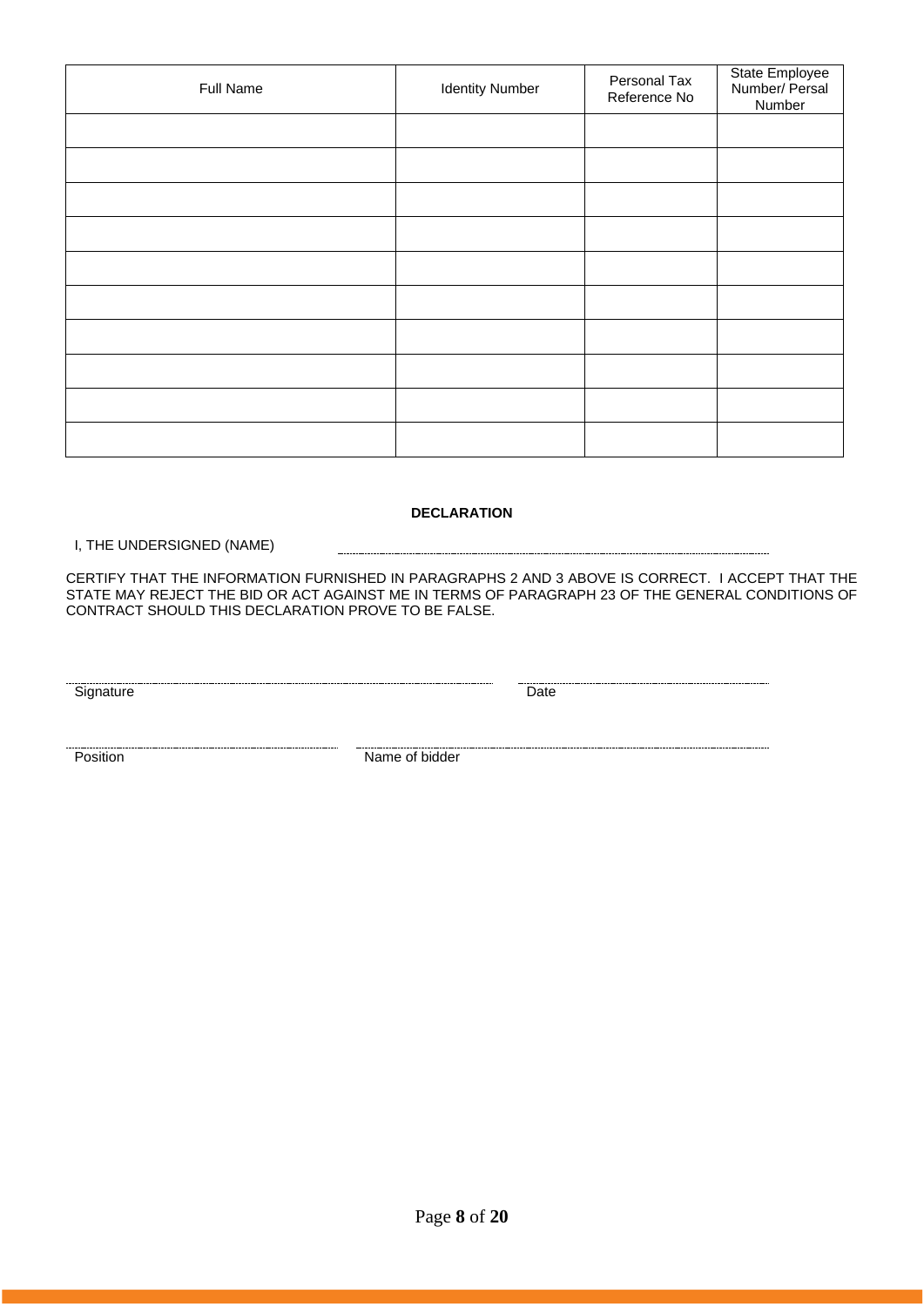### **DECLARATION OF BIDDER'S PAST SUPPLY CHAIN MANAGEMENT PRACTICES**

- 1 This declaration will be used by institutions to ensure that when goods and services are being procured, all reasonable steps are taken to combat the abuse of the supply chain management system.
- 2 The bid of any bidder may be disregarded if that bidder, or any of its directors have:
	- a. abused the NEMISA's supply chain management system;
	- b. committed fraud or any other improper conduct in relation to such system; or

c. failed to perform on any previous contract.

3 In order to give effect to the above, the following questionnaire must be completed and submitted with the bid.

| <b>Item</b> | Question                                                                                                                                                                                  | <b>Yes</b> | <b>No</b> |
|-------------|-------------------------------------------------------------------------------------------------------------------------------------------------------------------------------------------|------------|-----------|
| 3.1         | Is the bidder or any of its directors listed on the National Treasury's database as                                                                                                       | Yes        | No        |
|             | companies or persons prohibited from doing business with the public sector?                                                                                                               | П          | п         |
|             | (Companies or persons who are listed on this database were informed in writing<br>of this restriction by the National Treasury after the <i>audi alteram partem</i> rule was<br>applied). |            |           |
| 3.1.1       | If so, furnish particulars:                                                                                                                                                               |            |           |
| 3.2         | Is the bidder or any of its directors listed on the Register for Tender Defaulters in terms                                                                                               | Yes        | No        |
|             | of section 29 of the Prevention and Combating of Corrupt Activities Act (No 12 of<br>2004)?                                                                                               | п          | п         |
|             | enter the<br>National<br>To<br>the<br>Register<br>Treasury's website,<br>access                                                                                                           |            |           |
|             | www.treasury.gov.za click on the icon "Register for Tender Defaulters" or<br>submit your written request for a hard copy of the Register to facsimile number                              |            |           |
|             | 012-3265445.                                                                                                                                                                              |            |           |
| 3.2.1       | If so, furnish particulars:                                                                                                                                                               |            |           |
| 3.3         | Was the bidder or any of its directors convicted by a court of law (including a court                                                                                                     | Yes        | No        |
|             | outside of the Republic of South Africa) for fraud or corruption during the past five<br>vears?                                                                                           | п          | п         |
| 3.3.1       | If so, furnish particulars:                                                                                                                                                               |            |           |
| 3.4         | Was any contract between the bidder and any organ of state terminated during the                                                                                                          | Yes        | No        |
|             | past five years on account of failure to perform on or comply with the contract?                                                                                                          | п          | п         |
| 3.4.1       | If so, furnish particulars:                                                                                                                                                               |            |           |

#### **CERTIFICATION**

I, THE UNDERSIGNED (FULL NAME) …………………………………………………………………………………………. CERTIFY THAT THE INFORMATION FURNISHED ON THIS DECLARATION FORM IS TRUE AND CORRECT.

I ACCEPT THAT, IN ADDITION TO CANCELLATION OF A CONTRACT, ACTION MAY BE TAKEN AGAINST ME SHOULD THIS DECLARATION PROVE TO BE FALSE.

Signature Date

Position Name of Bidder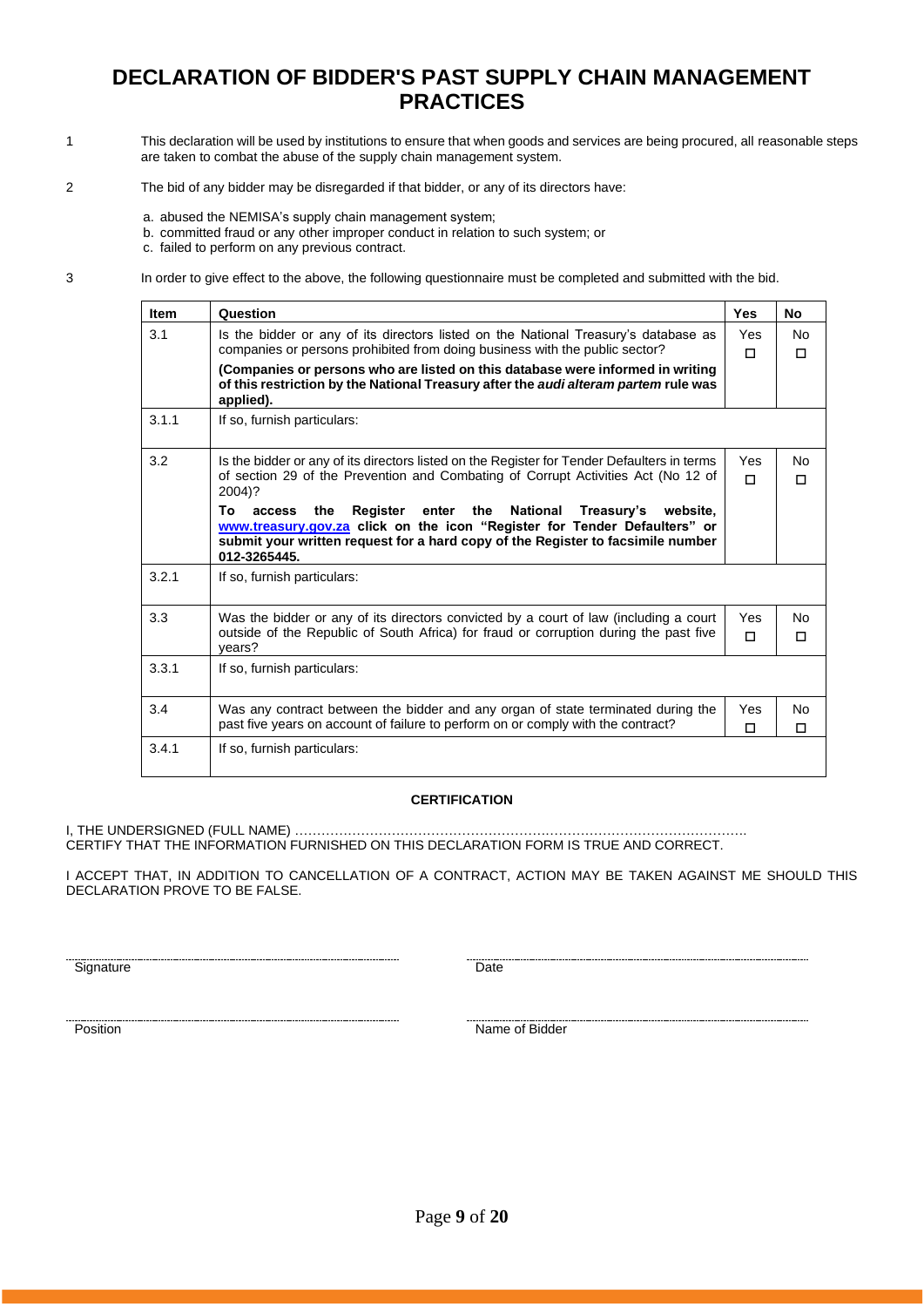## **CERTIFICATE OF INDEPENDENT BID DETERMINATION**

I, the undersigned, in submitting the accompanying bid:

#### **NEMISA/2021/ CATERING FOR KZN /REQ 7231**

(Quotation Number and Description)

in response to the invitation for the bid made by:

|    | <b>NEMISA</b>                                                                                                                                                                                                                                                                                                                                                                                             |  |
|----|-----------------------------------------------------------------------------------------------------------------------------------------------------------------------------------------------------------------------------------------------------------------------------------------------------------------------------------------------------------------------------------------------------------|--|
|    | (Name of Institution)                                                                                                                                                                                                                                                                                                                                                                                     |  |
|    | do hereby make the following statements that I certify to be true and complete in every respect:                                                                                                                                                                                                                                                                                                          |  |
|    | I certify, on behalf of: _<br>that:                                                                                                                                                                                                                                                                                                                                                                       |  |
|    | (Name of Respondent)                                                                                                                                                                                                                                                                                                                                                                                      |  |
| 1. | I have read and I understand the contents of this Certificate;                                                                                                                                                                                                                                                                                                                                            |  |
| 2. | I understand that the accompanying bid will be disqualified if this Certificate is found not to be true and<br>complete in every respect;                                                                                                                                                                                                                                                                 |  |
| 3. | I am authorized by the bidder to sign this Certificate, and to submit the accompanying bid, on behalf of<br>the bidder;                                                                                                                                                                                                                                                                                   |  |
| 4. | Each person whose signature appears on the accompanying bid has been authorized by the bidder to<br>determine the terms of, and to sign the bid, on behalf of the bidder;                                                                                                                                                                                                                                 |  |
| 5. | For the purposes of this Certificate and the accompanying bid, I understand that the word "competitor"<br>shall include any individual or organization, other than the bidder, whether or not affiliated with the<br>bidder, who:                                                                                                                                                                         |  |
|    | has been requested to submit a bid in response to this bid invitation;<br>Ω.<br>$\Box$ could potentially submit a bid in response to this bid invitation, based on their qualifications, abilities<br>or experience; and<br>provides the same goods and services as the bidder and/or is in the same line of business as the<br>bidder                                                                    |  |
| 6. | The bidder has arrived at the accompanying bid independently from, and without consultation,<br>communication, agreement or arrangement with any competitor. However communication between<br>partners in a joint venture or consortium <sup>3</sup> will not be construed as collusive bidding.                                                                                                          |  |
| 7. | In particular, without limiting the generality of paragraphs 6 above, there has been no consultation,<br>communication, agreement or arrangement with any competitor regarding:                                                                                                                                                                                                                           |  |
|    | prices;<br>□<br>geographical area where product or service will be rendered (market allocation)<br>$\Box$<br>methods, factors or formulas used to calculate prices;<br>□<br>the intention or decision to submit or not to submit, a bid;<br>□<br>the submission of a bid which does not meet the specifications and conditions of the bid; or<br>□<br>bidding with the intention not to win the bid.<br>□ |  |
| 8. | In addition, there have been no consultations, communications, agreements or arrangements with any<br>competitor regarding the quality, quantity, specifications and conditions or delivery particulars of the<br>products or services to which this bid invitation relates.                                                                                                                              |  |

<sup>&</sup>lt;sup>3</sup> Joint venture or Consortium means an association of persons for the purpose of combining their expertise, property, capital, efforts, skill and knowledge in an activity for the execution of a contract.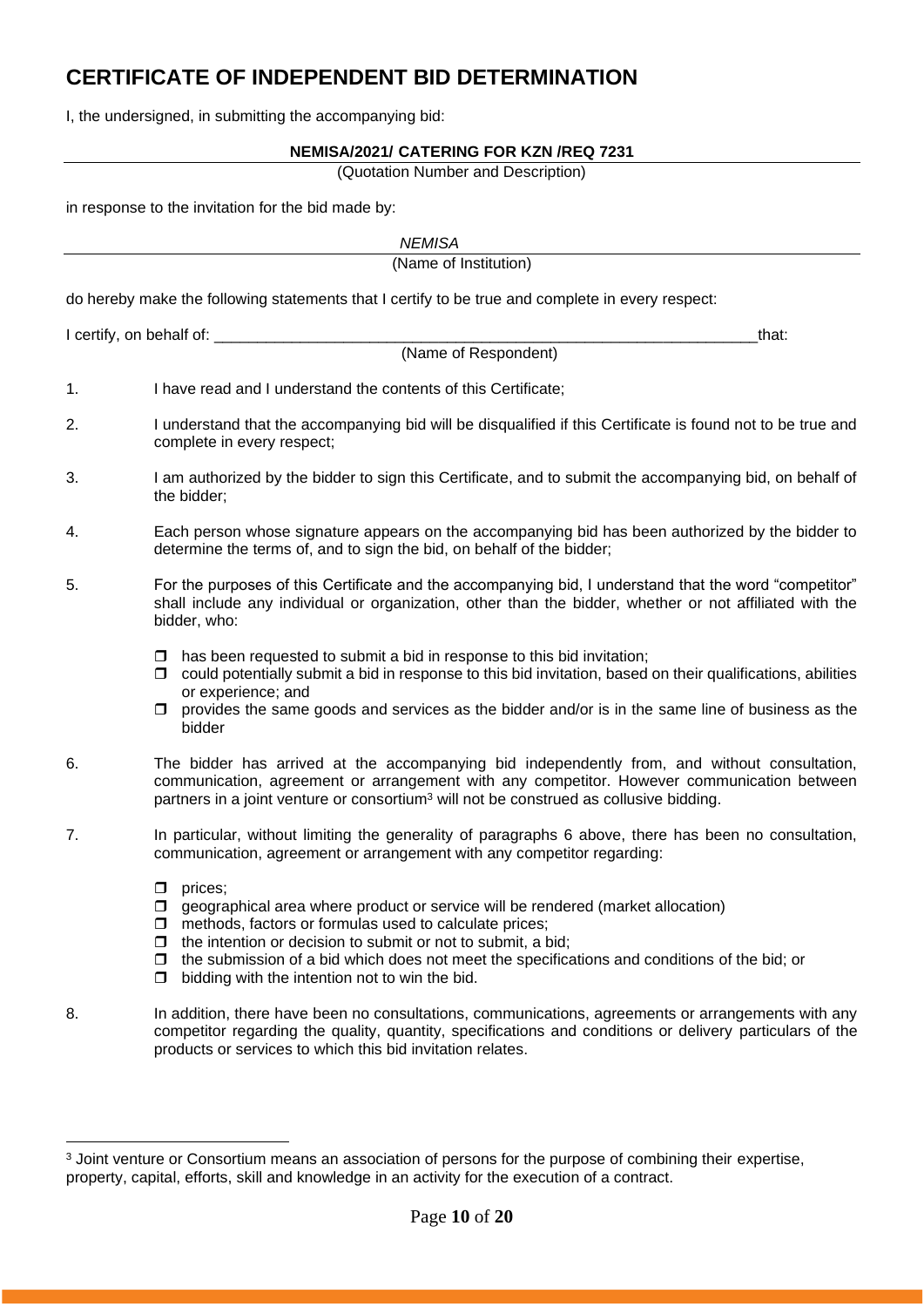- 9. The terms of the accompanying bid have not been, and will not be, disclosed by the bidder, directly or indirectly, to any competitor, prior to the date and time of the official bid opening or of the awarding of the contract.
- 10. I am aware that, in addition and without prejudice to any other remedy provided to combat any restrictive practices related to bids and contracts, bids that are suspicious will be reported to the Competition Commission for investigation and possible imposition of administrative penalties in terms of section 59 of the Competition Act No 89 of 1998 and or may be reported to the National Prosecuting Authority (NPA) for criminal investigation and or may be restricted from conducting business with the public sector for a period not exceeding ten (10) years in terms of the Prevention and Combating of Corrupt Activities Act No 12 of 2004 or any other applicable legislation.

|           | . |
|-----------|---|
| Signature |   |

………………………………………………… ………………………………………………….……

…………………………………………………. …………………………………………….………… Position **Name of Respondent**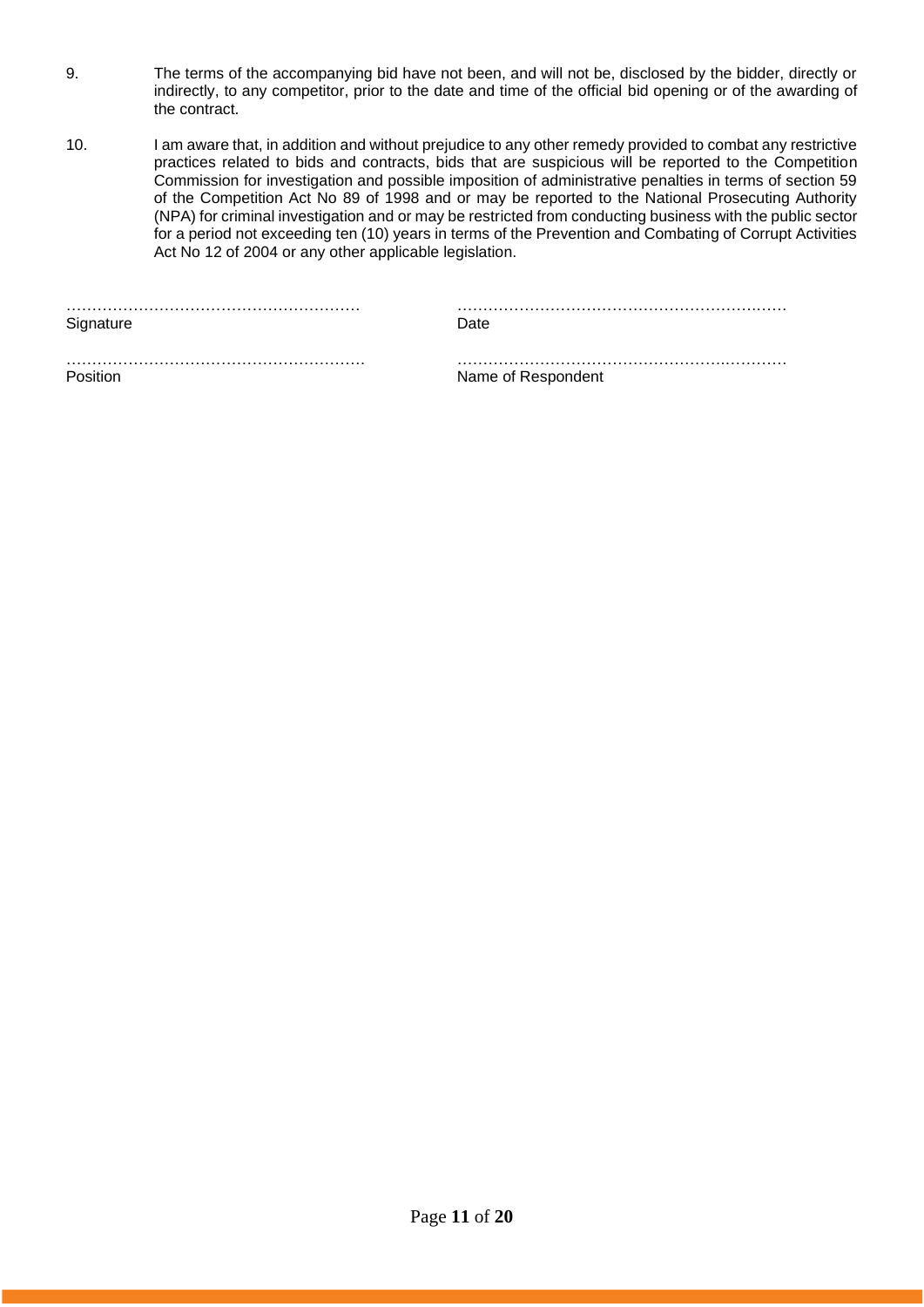### **PREFERENCE POINTS CLAIM FORM IN TERMS OF THE PREFERENTIAL PROCUREMENT REGULATIONS 2017**

#### **NB: BEFORE COMPLETING THIS FORM, BIDDERS MUST STUDY THE GENERAL CONDITIONS, DEFINITIONS AND DIRECTIVES APPLICABLE IN RESPECT OF B-BBEE, AS PRESCRIBED IN THE PREFERENTIAL PROCUREMENT REGULATIONS, 2017.**

#### **1. GENERAL CONDITIONS**

- 1.1 The following preference point systems are applicable to all bids:
	- the 80/20 system for requirements with a Rand value of up to R50 000 000 (all applicable taxes included); and
	- the 90/10 system for requirements with a Rand value above R50 000 000 (all applicable taxes included).
- 1.2 The value of this bid is estimated to not exceed R50 000 000 (all applicable taxes included) and therefore the 80/20 preference point system shall be applicable;
- 1.3 Points for this bid shall be awarded for:
	- (a) Price; and
	- (b) B-BBEE Status Level of Contributor.
- 1.4 The maximum points for this bid are allocated as follows:

|                                                   | <b>POINTS</b> |
|---------------------------------------------------|---------------|
| <b>PRICE</b>                                      | 80            |
| <b>B-BBEE Status Level of Contributor</b>         | 20            |
| Total points for Price and B-BBEE must not exceed | 100           |

- 1.5 Failure on the part of a bidder to submit proof of B-BBEE Status level of contributor together with the bid, will be interpreted to mean that preference points for B-BBEE status level of contribution are not claimed.
- 1.6 The purchaser reserves the right to require of a bidder, either before a bid is adjudicated or at any time subsequently, to substantiate any claim in regard to preferences, in any manner required by the purchaser.

### **2. DEFINITIONS**

- (a) **"B-BBEE"** means broad-based black economic empowerment as defined in section 1 of the Broad-Based Black Economic Empowerment Act;
- (b) "**B-BBEE status level of contributor"** means the B-BBEE status of an entity in terms of a code of good practice on black economic empowerment, issued in terms of section 9(1) of the Broad-Based Black Economic Empowerment Act;
- (c) **"bid"** means a written offer in a prescribed or stipulated form in response to an invitation by an organ of state for the provision of goods or services, through price quotations, advertised competitive bidding processes or proposals;
- (d) **"Broad-Based Black Economic Empowerment Act"** means the Broad-Based Black Economic Empowerment Act, 2003 (Act No. 53 of 2003);
- (e) **"EME"** means an Exempted Micro Enterprise in terms of a code of good practice on black economic empowerment issued in terms of section 9 (1) of the Broad-Based Black Economic Empowerment Act;
- (f) **"functionality"** means the ability of a tenderer to provide goods or services in accordance with specifications as set out in the tender documents.
- (g) **"prices"** includes all applicable taxes less all unconditional discounts;
- (h) **"proof of B-BBEE status level of contributor"** means:
	- 1) B-BBEE Status level certificate issued by an authorized body or person;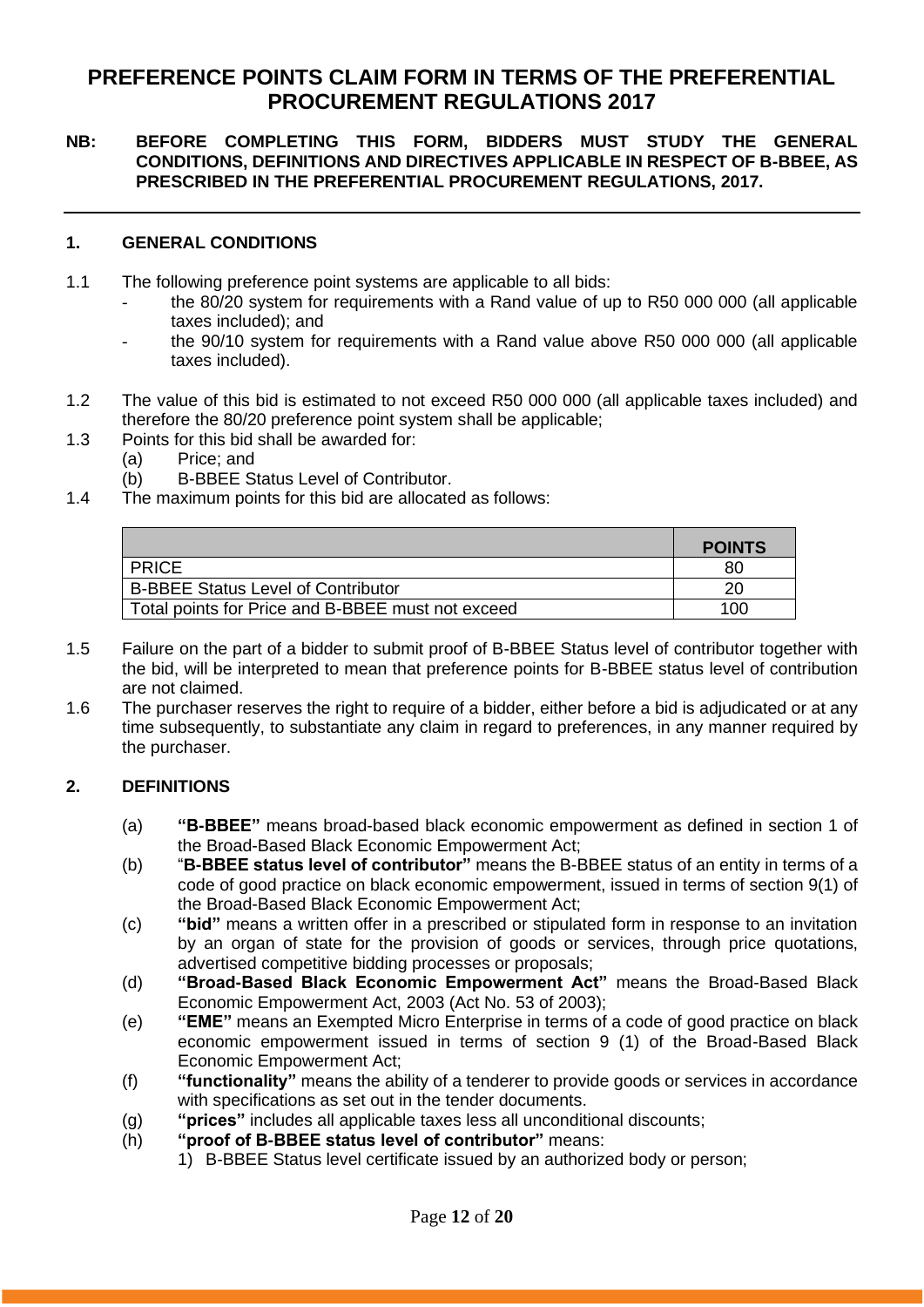- 2) A sworn affidavit as prescribed by the B-BBEE Codes of Good Practice;
- 3) Any other requirement prescribed in terms of the B-BBEE Act;
- (i) **"QSE"** means a qualifying small business enterprise in terms of a code of good practice on black economic empowerment issued in terms of section 9 (1) of the Broad-Based Black Economic Empowerment Act;
- *(j)* **"rand value"** means the total estimated value of a contract in Rand, calculated at the time of bid invitation, and includes all applicable taxes;

### **3. POINTS AWARDED FOR PRICE**

### **3.1 THE 80/20 OR 90/10 PREFERENCE POINT SYSTEMS**

A maximum of 80 or 90 points is allocated for price on the following basis:

$$
\begin{array}{c}\n80/20\n\end{array}
$$

$$
Ps = 80 \left( 1 - \frac{Pt - P \min}{P \min} \right)
$$

Where

Ps = Points scored for price of bid under consideration

Pt = Price of bid under consideration

Pmin = Price of lowest acceptable bid

### **4. POINTS AWARDED FOR B-BBEE STATUS LEVEL OF CONTRIBUTOR**

4.1 In terms of Regulation 6 (2) and 7 (2) of the Preferential Procurement Regulations, preference points must be awarded to a bidder for attaining the B-BBEE status level of contribution in accordance with the table below:

| <b>B-BBEE Status Level of Contributor</b> | <b>Number of points</b><br>(90/10 system) | <b>Number</b> of points<br>(80/20 system) |
|-------------------------------------------|-------------------------------------------|-------------------------------------------|
|                                           | 10                                        | 20                                        |
|                                           |                                           | 18                                        |
|                                           |                                           | 14                                        |
|                                           |                                           | 12                                        |
|                                           |                                           |                                           |
|                                           |                                           |                                           |
|                                           |                                           |                                           |
|                                           |                                           |                                           |
| Non-compliant contributor                 |                                           |                                           |

### **5. BID DECLARATION**

5.1 Bidders who claim points in respect of B-BBEE Status Level of Contribution must complete the following:

### **6. B-BBEE STATUS LEVEL OF CONTRIBUTOR CLAIMED IN TERMS OF PARAGRAPHS 1.4 AND 4.1**

6.1 B-BBEE Status Level of Contributor: = ………….…… (maximum of 10 or 20 points) (Points claimed in respect of paragraph 6.1 must be in accordance with the table reflected in paragraph 4.1 and must be substantiated by relevant proof of B-BBEE status level of contributor.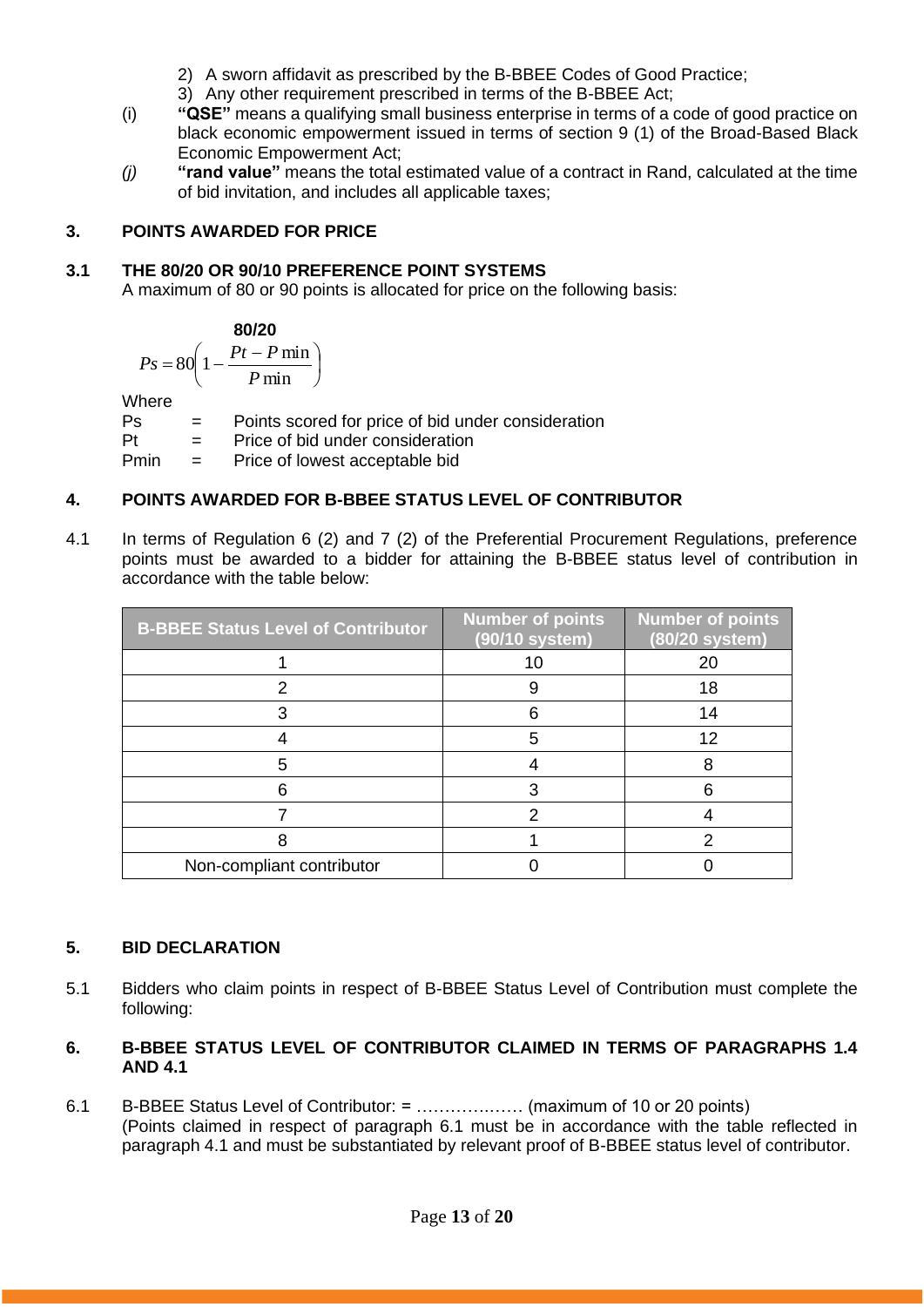# **7. SUB-CONTRACTING**<br>**7.1** Will any portion of the

Will any portion of the contract be sub-contracted?

#### **(***Tick applicable box***)**  $\nabla$ ES  $\nabla$

| If<br>wes indicate. |  |
|---------------------|--|

- 7.1.1 If  $\frac{1}{i}$ i) What percentage of the contract will be subcontracted? ............….…………%
	- ii) The name of the sub-contractor …………………..………….…………………….
	- iii) The B-BBEE status level of the sub-contractor .................................…………..
	- iv) Whether the sub-contractor is an EME or QS

*(Tick applicable box***)**

YES NO

v) Specify, by ticking the appropriate box, if subcontracting with an enterprise in terms of the Preferential Procurement Regulations,2017:

| <b>Black people</b><br>Black people who are youth<br>Black people who are women<br>Black people with disabilities<br>Black people living in rural or underdeveloped areas or townships<br>Cooperative owned by black people<br>Black people who are military veterans<br><b>OR</b> | Designated Group: An EME or QSE which is at last 51%<br>owned by: | <b>EME</b> | <b>QSE</b> |
|------------------------------------------------------------------------------------------------------------------------------------------------------------------------------------------------------------------------------------------------------------------------------------|-------------------------------------------------------------------|------------|------------|
|                                                                                                                                                                                                                                                                                    |                                                                   |            |            |
|                                                                                                                                                                                                                                                                                    |                                                                   |            |            |
|                                                                                                                                                                                                                                                                                    |                                                                   |            |            |
|                                                                                                                                                                                                                                                                                    |                                                                   |            |            |
|                                                                                                                                                                                                                                                                                    |                                                                   |            |            |
|                                                                                                                                                                                                                                                                                    |                                                                   |            |            |
|                                                                                                                                                                                                                                                                                    |                                                                   |            |            |
|                                                                                                                                                                                                                                                                                    |                                                                   |            |            |
|                                                                                                                                                                                                                                                                                    | Any EME                                                           |            |            |
| Any QSE                                                                                                                                                                                                                                                                            |                                                                   |            |            |

### 8. **DECLARATION WITH REGARD TO COMPANY/FIRM**

- 8.1 Name of company/firm: ….……………………………………………………………….
- 8.2 VAT registration number: …..……………………………….……………………………
- 8.3 Company registration number: ……….……..…………….…………………………….
- 8.4 TYPE OF COMPANY/ FIRM

### **(***Tick applicable box***)**

- Partnership/ Joint Venture/ Consortium
- One person business/ sole propriety
- Close corporation
- Company
- (Pty) Limited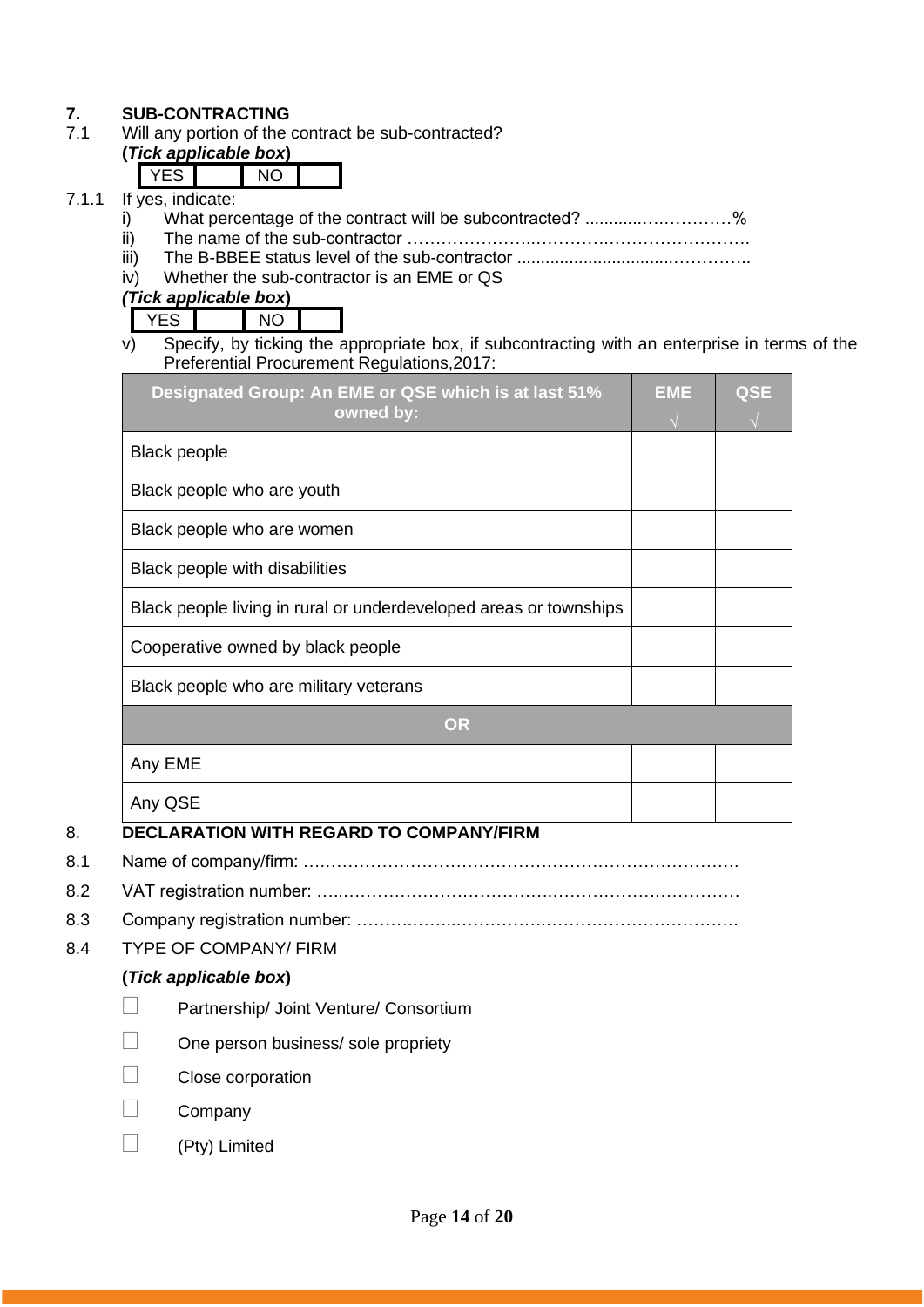8.5 DESCRIBE PRINCIPAL BUSINESS ACTIVITIES

………………………………………………………………………………………………

………………………………………………………………………………………………

………………………………………………………………………………………………

#### 8.6 COMPANY CLASSIFICATION **(***Tick applicable box***)**

- Manufacturer
- $\Box$  Supplier
- $\Box$  Professional service provider
- $\Box$  Other service providers, e.g. transporter, etc.
- 8.7 Total number of years the company/firm has been in business: ………………………………………
- 8.8 I/ we, the undersigned, who is / are duly authorised to do so on behalf of the company/firm, certify that the points claimed, based on the B-BBE status level of contributor indicated in paragraphs 1.4 and 6.1 of the foregoing certificate, qualifies the company/ firm for the preference(s) shown and I/ we acknowledge that:
	- i) The information furnished is true and correct;
	- ii) The preference points claimed are in accordance with the General Conditions as indicated in paragraph 1 of this form;
	- iii) In the event of a contract being awarded as a result of points claimed as shown in paragraphs 1.4 and 6.1, the contractor may be required to furnish documentary proof to the satisfaction of the purchaser that the claims are correct;
	- iv) If the B-BBEE status level of contributor has been claimed or obtained on a fraudulent basis or any of the conditions of contract have not been fulfilled, the purchaser may, in addition to any other remedy it may have –
		- (a) disqualify the person from the bidding process;
		- (b) recover costs, losses or damages it has incurred or suffered as a result of that person's conduct;
		- (c) cancel the contract and claim any damages which it has suffered as a result of having to make less favourable arrangements due to such cancellation;
		- (d) recommend that the bidder or contractor, its shareholders and directors, or only the shareholders and directors who acted on a fraudulent basis, be restricted by the National Treasury from obtaining business from any organ of state for a period not exceeding 10 years, after the *audi alteram partem* (hear the other side) rule has been applied; and
		- (e) forward the matter for criminal prosecution.

| <b>WITNESSES</b> |                            |
|------------------|----------------------------|
| $\mathbf 1$ .    | SIGNATURE(S) OF BIDDERS(S) |
| $\mathcal{P}$    | DATE:                      |
|                  |                            |
|                  |                            |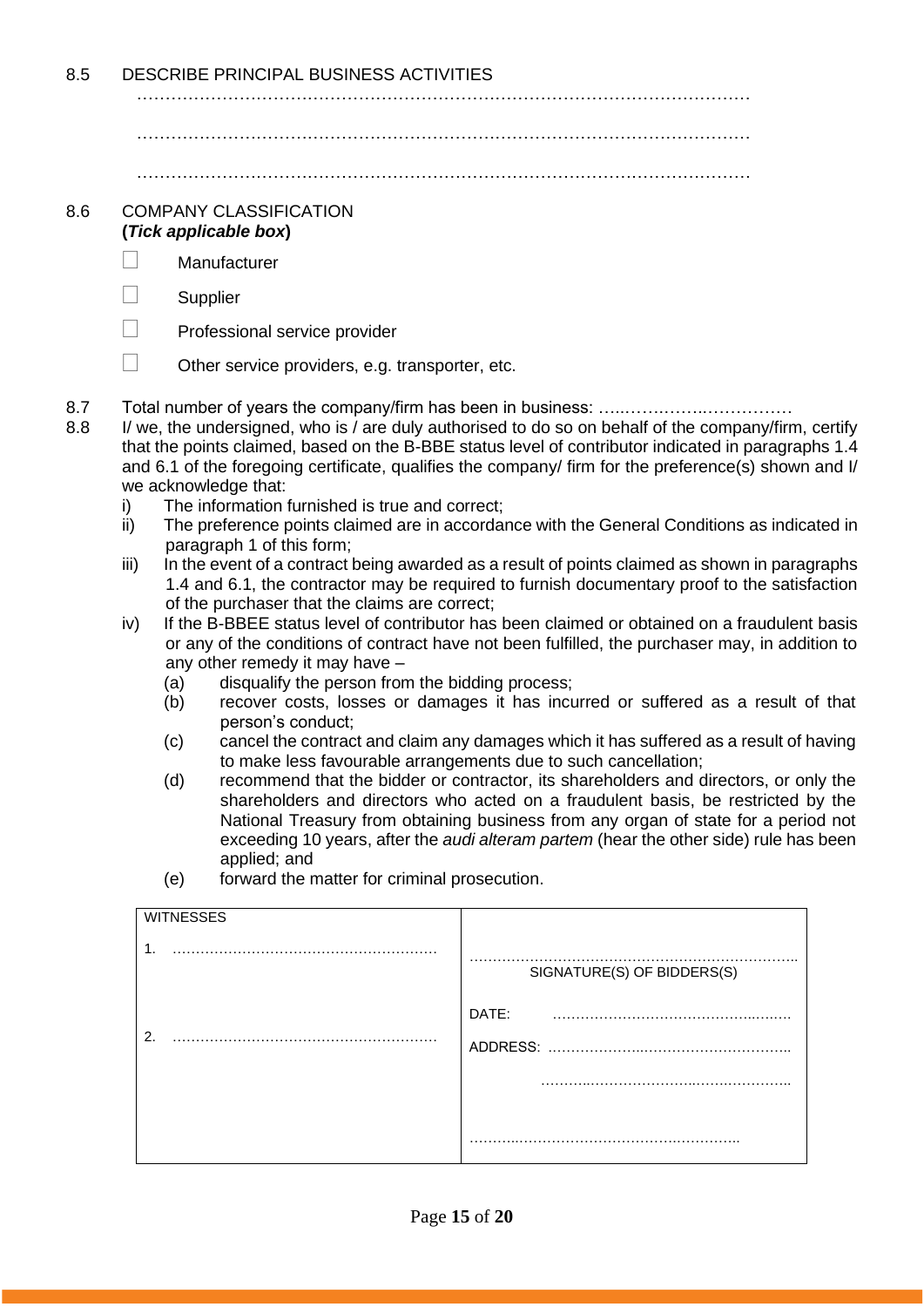#### **DECLARATION CERTIFICATE FOR LOCAL PRODUCTION AND CONTENT FOR DESIGNATED SECTORS**

This Standard Bidding Document (SBD) must form part of all bids invited. It contains general information and serves as a declaration form for local content (local production and local content are used interchangeably).

Before completing this declaration, bidders must study the General Conditions, Definitions, Directives applicable in respect of Local Content as prescribed in the Preferential Procurement Regulations, 2011, the South African Bureau of Standards (SABS) approved technical specification number SATS 1286:2011 (Edition 1) and the Guidance on the Calculation of Local Content together with the Local Content Declaration Templates [Annex C (Local Content Declaration: Summary Schedule), D (Imported Content Declaration: Supporting Schedule to Annex C) and E (Local Content Declaration: Supporting Schedule to Annex C)].

#### **1. General Conditions**

- 1.1. Preferential Procurement Regulations, 2011 (Regulation 9) makes provision for the promotion of local production and content.
- 1.2. Regulation 9.(1) prescribes that in the case of designated sectors, where in the award of bids local production and content is of critical importance, such bids must be advertised with the specific bidding condition that only locally produced goods, services or works or locally manufactured goods, with a stipulated minimum threshold for local production and content will be considered.
- 1.3. Where necessary, for bids referred to in paragraph 1.2 above, a two stage bidding process may be followed, where the first stage involves a minimum threshold for local production and content and the second stage price and B-BBEE.
- 1.4. A person awarded a contract in relation to a designated sector, may not sub-contract in such a manner that the local production and content of the overall value of the contract is reduced to below the stipulated minimum threshold.
- 1.5. The local content (LC) expressed as a percentage of the bid price must be calculated in accordance with the SABS approved technical specification number SATS 1286: 2011 as follows:

 $LC = [1 - x / y] * 100$ 

**Where** 

- x is the imported content in Rand
- y is the bid bid price in Rand excluding value added tax (VAT)

Prices referred to in the determination of x must be converted to Rand (ZAR) by using the exchange rate published by South African Reserve Bank (SARB) at 12:00 on the date of advertisement of the bid as indicated in paragraph 4.1 below.

#### **The SABS approved technical specification number SATS 1286:2011 is accessible on http:/www.thedti.gov.za/industrial development/ip.jsp at no cost.**

- 1.6 A bid may be disqualified if  $-$ 
	- (a) this Declaration Certificate and the Annex C (Local Content Declaration: Summary Schedule) are not submitted as part of the bid documentation; and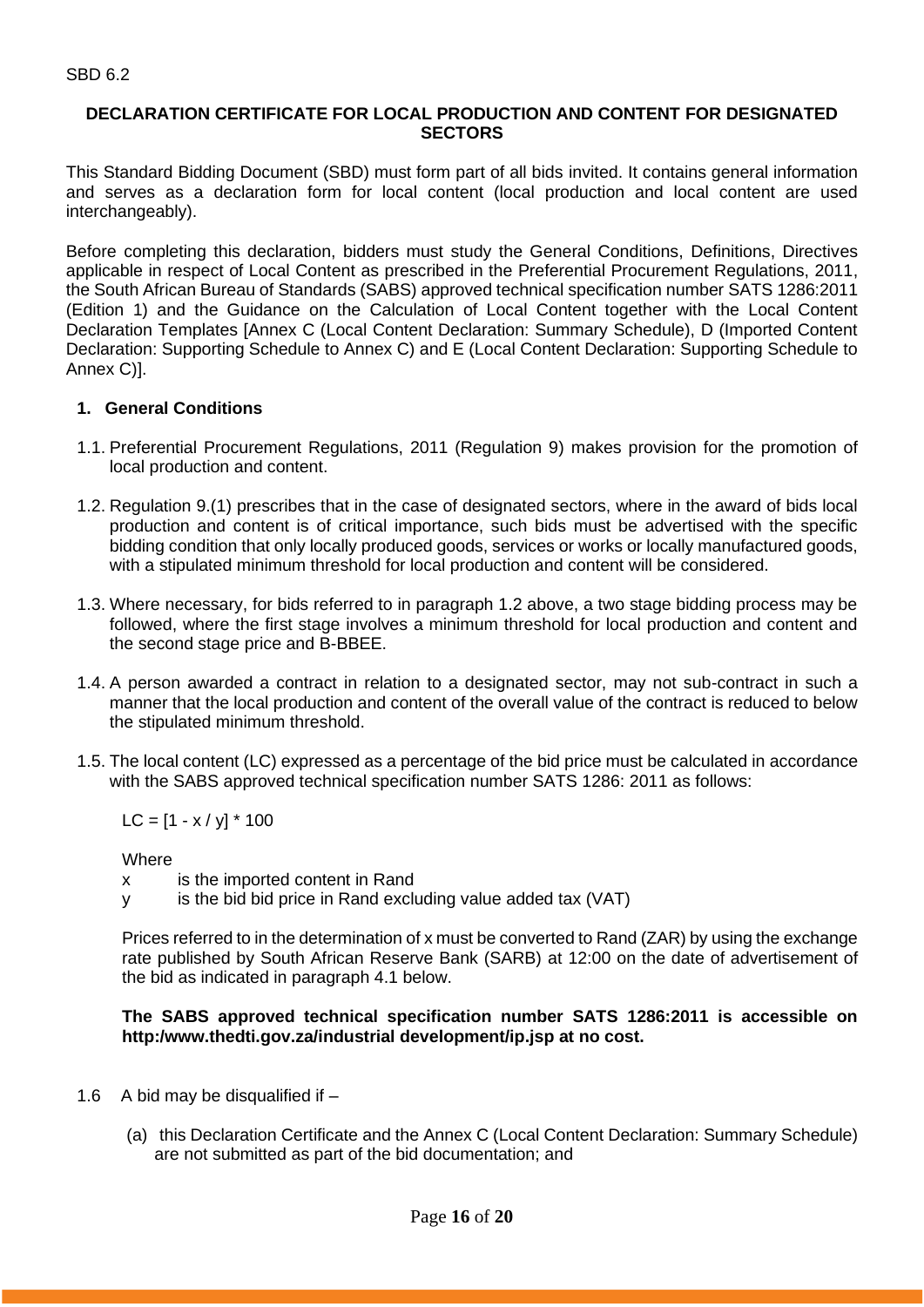(b) the bidder fails to declare that the Local Content Declaration Templates (Annex C, D and E) have been audited and certified as correct.

### **2. Definitions**

- 2.1. **"bid"** includes written price quotations, advertised competitive bids or proposals;
- 2.2. **"bid price"** price offered by the bidder, excluding value added tax (VAT);
- 2.3. **"contract"** means the agreement that results from the acceptance of a bid by an organ of state;
- 2.4. **"designated sector"** means a sector, sub-sector or industry that has been designated by the Department of Trade and Industry in line with national development and industrial policies for local production, where only locally produced services, works or goods or locally manufactured goods meet the stipulated minimum threshold for local production and content;
- 2.5. **"duly sign"** means a Declaration Certificate for Local Content that has been signed by the Chief Financial Officer or other legally responsible person nominated in writing by the Chief Executive, or senior member / person with management responsibility(close corporation, partnership or individual).
- 2.6. **"imported content"** means that portion of the bid price represented by the cost of components, parts or materials which have been or are still to be imported (whether by the supplier or its subcontractors) and which costs are inclusive of the costs abroad (this includes labour or intellectual property costs), plus freight and other direct importation costs, such as landing costs, dock duties, import duty, sales duty or other similar tax or duty at the South African port of entry;
- 2.7. **"local content"** means that portion of the bid price which is not included in the imported content, provided that local manufacture does take place;
- 2.8. **"stipulated minimum threshold"** means that portion of local production and content as determined by the Department of Trade and Industry; and
- 2.9. **"sub-contract"** means the primary contractor's assigning, leasing, making out work to, or employing another person to support such primary contractor in the execution of part of a project in terms of the contract.
- **3. The stipulated minimum threshold(s) for local production and content (refer to Annex A of SATS 1286:2011) for this bid is/are as follows:**

| Description of services, works or goods | Stipulated minimum threshold |
|-----------------------------------------|------------------------------|
|                                         | %                            |
|                                         | %                            |
|                                         | %                            |

4. Does any portion of the services, works or goods offered have any imported content?

(*Tick applicable box*)

4.1 If yes, the rate(s) of exchange to be used in this bid to calculate the local content as prescribed in paragraph 1.5 of the general conditions must be the rate(s) published by SARB for the specific currency at 12:00 on the date of advertisement of the bid.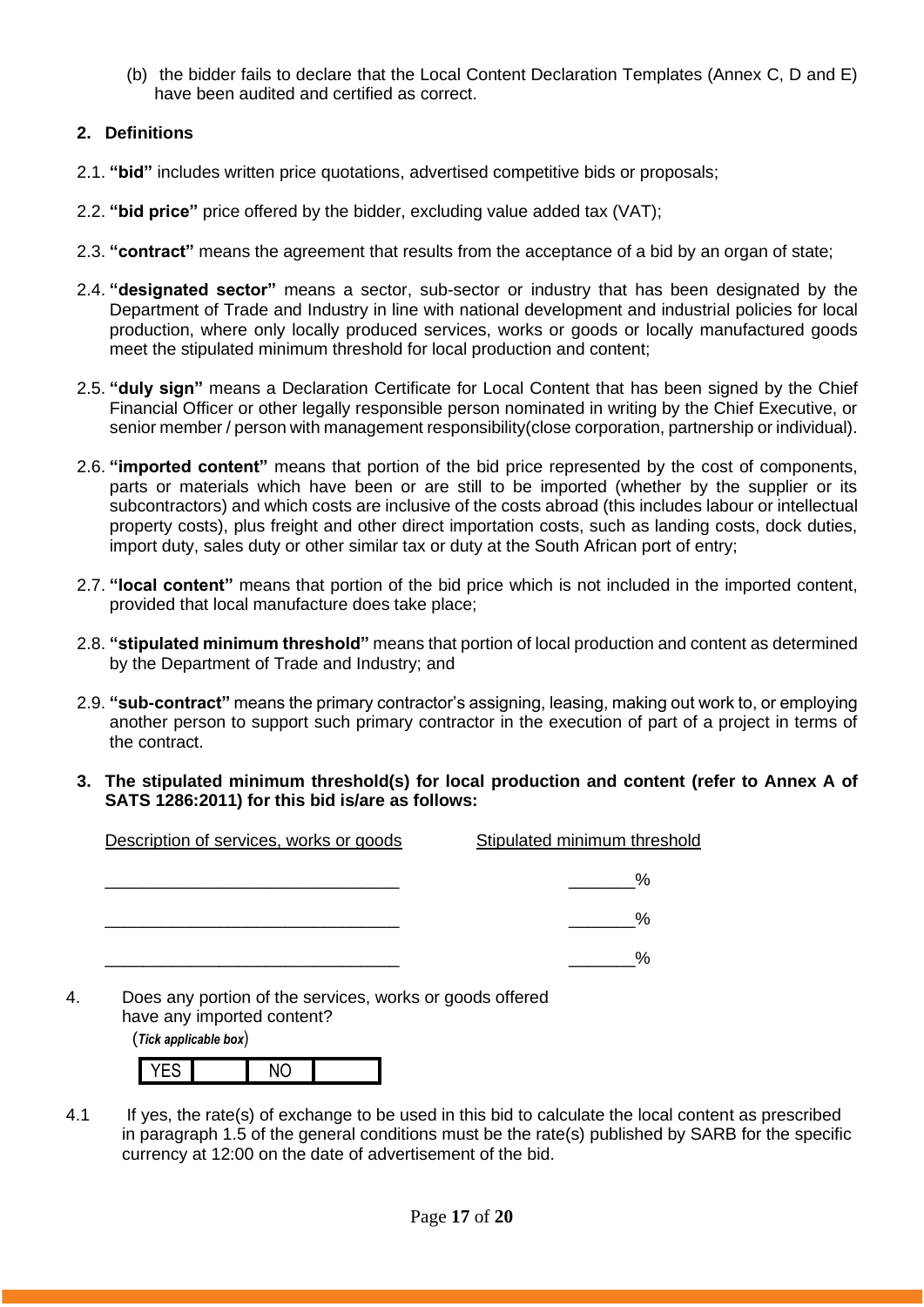The relevant rates of exchange information is accessible on [www.reservebank.co.za](http://www.reservebank.co.za/)**.**

Indicate the rate(s) of exchange against the appropriate currency in the table below (refer to Annex A of SATS 1286:2011):

| <b>Currency</b>       | <b>Rates of exchange</b> |
|-----------------------|--------------------------|
| <b>US Dollar</b>      |                          |
| <b>Pound Sterling</b> |                          |
| Euro                  |                          |
| Yen                   |                          |
| Other                 |                          |

NB: Bidders must submit proof of the SARB rate (s) of exchange used.

5. Were the Local Content Declaration Templates (Annex C, D and E) audited and certified as correct?

(*Tick applicable box*)



- 5.1. If yes, provide the following particulars:
	- (a) Full name of auditor: ………………………………………………………
	- (b) Practice number: ………………………………………………………………………..
	- (c) Telephone and cell number: ……………………………………………………………….
	- (d) Email address: ………………………………………………………………………..

(Documentary proof regarding the declaration will, when required, be submitted to the satisfaction of the Accounting Officer / Accounting Authority)

6. Where, after the award of a bid, challenges are experienced in meeting the stipulated minimum threshold for local content the dti must be informed accordingly in order for the dti to verify and in consultation with the AO/AA provide directives in this regard.

#### **LOCAL CONTENT DECLARATION (REFER TO ANNEX B OF SATS 1286:2011)**

**LOCAL CONTENT DECLARATION BY CHIEF FINANCIAL OFFICER OR OTHER LEGALLY RESPONSIBLE PERSON NOMINATED IN WRITING BY THE CHIEF EXECUTIVE OR SENIOR MEMBER/PERSON WITH MANAGEMENT RESPONSIBILITY (CLOSE CORPORATION, PARTNERSHIP OR INDIVIDUAL)** 

**IN RESPECT OF BID NO.** .................................................................................

**ISSUED BY:** (Procurement Authority / Name of Institution):

......................................................................................................................... NB

1 The obligation to complete, duly sign and submit this declaration cannot be transferred to an external authorized representative, auditor or any other third party acting on behalf of the bidder.

2 Guidance on the Calculation of Local Content together with Local Content Declaration Templates (Annex C, D and E) is accessible on [http://www.thdti.gov.za/industrial](http://www.thdti.gov.za/industrial%20development/ip.jsp)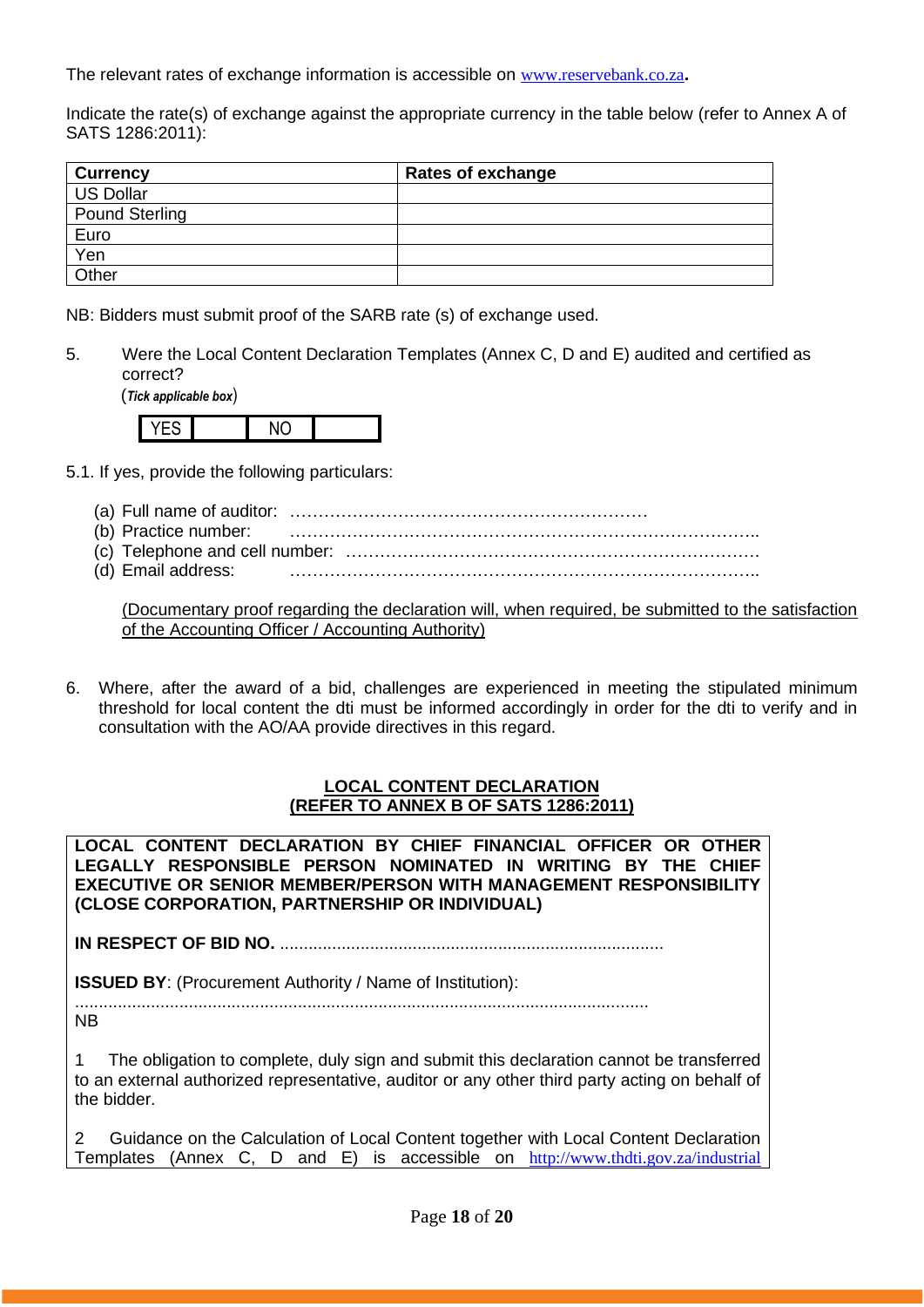[development/ip.jsp](http://www.thdti.gov.za/industrial%20development/ip.jsp). Bidders should first complete Declaration D. After completing Declaration D, bidders should complete Declaration E and then consolidate the information on Declaration C. **Declaration C should be submitted with the bid documentation at the closing date and time of the bid in order to substantiate the declaration made in paragraph (c) below.** Declarations D and E should be kept by the bidders for verification purposes for a period of at least 5 years. The successful bidder is required to continuously update Declarations C, D and E with the actual values for the duration of the contract.

| entity), the following: |  |
|-------------------------|--|

(a) The facts contained herein are within my own personal knowledge.

- (b) I have satisfied myself that:
	- (i) the goods/services/works to be delivered in terms of the above-specified bid comply with the minimum local content requirements as specified in the bid, and as measured in terms of SATS 1286:2011; and
	- (ii) the declaration templates have been audited and certified to be correct.

(c) The local content percentage (%) indicated below has been calculated using the formula given in clause 3 of SATS 1286:2011, the rates of exchange indicated in paragraph 4.1 above and the information contained in Declaration D and E which has been consolidated in Declaration C:

| Bid price, excluding VAT (y)                                       | R |
|--------------------------------------------------------------------|---|
| Imported content (x), as calculated in terms of SATS 1286:2011     | R |
| Stipulated minimum threshold for local content (paragraph 3 above) |   |
| Local content %, as calculated in terms of SATS 1286:2011          |   |

**If the bid is for more than one product, the local content percentages for each product contained in Declaration C shall be used instead of the table above.** 

**The local content percentages for each product has been calculated using the formula given in clause 3 of SATS 1286:2011, the rates of exchange indicated in paragraph 4.1 above and the information contained in Declaration D and E.**

(d) I accept that the Procurement Authority / Institution has the right to request that the local content be verified in terms of the requirements of SATS 1286:2011.

(e) I understand that the awarding of the bid is dependent on the accuracy of the information furnished in this application. I also understand that the submission of incorrect data, or data that are not verifiable as described in SATS 1286:2011, may result in the Procurement Authority / Institution imposing any or all of the remedies as provided for in Regulation 13 of the Preferential Procurement Regulations, 2011 promulgated under the Preferential Policy Framework Act (PPPFA), 2000 (Act No. 5 of 2000).

| <b>SIGNATURE:</b>    | <b>DATE:</b> |
|----------------------|--------------|
| <b>WITNESS No. 1</b> | <b>DATE:</b> |
| <b>WITNESS No. 2</b> | <b>DATE:</b> |